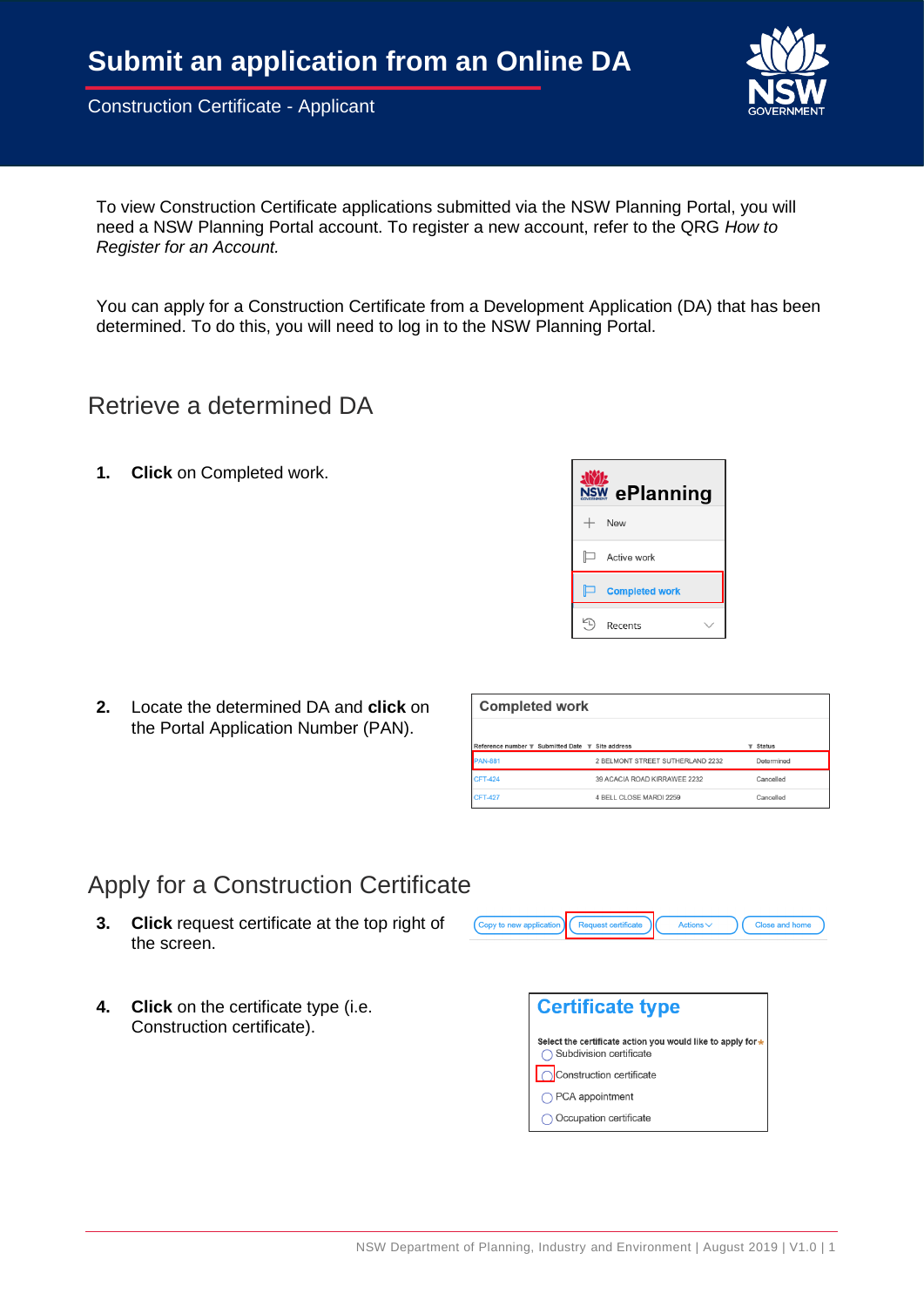# **Submit an application from an Online DA**

#### Construction Certificate - Applicant



- **5. Select** whether the application is for the full development or part of the development.
- Select the type of certificate you wish to apply for \* ○ Certificate for the full development
- ◯ Certificate for part of the development

- **6.** Indicate if the application is for modification of a current construction certificate.
- **7.** The information under the Related approval section will be automatically populated from the information submitted on the DA.

| Is the application for modification of a current construction certificate?<br>◯ Yes |  |
|-------------------------------------------------------------------------------------|--|
| $\odot$ No                                                                          |  |

| <b>Related approval</b>                                                                                                                  |  |  |  |
|------------------------------------------------------------------------------------------------------------------------------------------|--|--|--|
| Which approval type is this certificate in relation to?<br>Development Application consent (DA)                                          |  |  |  |
| Which approval type is this certificate in relation to?<br>Development Application consent (DA)                                          |  |  |  |
| Please enter DA number of the approval which is related to this certificate application (please include the DA prefix)<br><b>DA77777</b> |  |  |  |
| Was the DA applied for via the NSW Planning Portal?<br>Yes                                                                               |  |  |  |
| Please provide portal application number (PAN)<br>$\bullet$                                                                              |  |  |  |
| <b>PAN-881</b>                                                                                                                           |  |  |  |
| Has the DA been determined?<br>Yes                                                                                                       |  |  |  |

**8. Confirm** the correct address is selected.

| Street address                                 | LGA   | Lot/Section/Plan | Primary address? |
|------------------------------------------------|-------|------------------|------------------|
| 2 BELMONT STREET SUTHERLAND<br>SUTHERLAND 2232 | SHIRE | 1 / - / DP527333 |                  |

**Note:** The planning controls affecting the property can be viewed by clicking on the arrow toward the bottom of the screen.

| <b>Planning controls affecting property</b><br>$\vee$ 2 BELMONT STREET SUTHERLAND 2232 |                                                |  |  |
|----------------------------------------------------------------------------------------|------------------------------------------------|--|--|
| <b>Summary of planning controls</b>                                                    |                                                |  |  |
| <b>Land Application LEP</b>                                                            | Sutherland Shire Local Environmental Plan 2015 |  |  |
| Land Zoning                                                                            | R2: Low Density Residential                    |  |  |
| Height of Building                                                                     | 8.5 <sub>m</sub>                               |  |  |
| Floor Space Ratio (n:1)                                                                | 0.55:1                                         |  |  |
| Minimum Lot Size                                                                       | $550 \; \text{m}^2$                            |  |  |
| Heritage                                                                               | <b>NA</b>                                      |  |  |
| <b>Local Provisions</b>                                                                | Minimum Landscape Area                         |  |  |
|                                                                                        |                                                |  |  |

**9. Click** Next.

| <b>Next</b> |  |
|-------------|--|
|             |  |

**Note**: The following tabs need to be completed step-by-step, starting with Contact Details.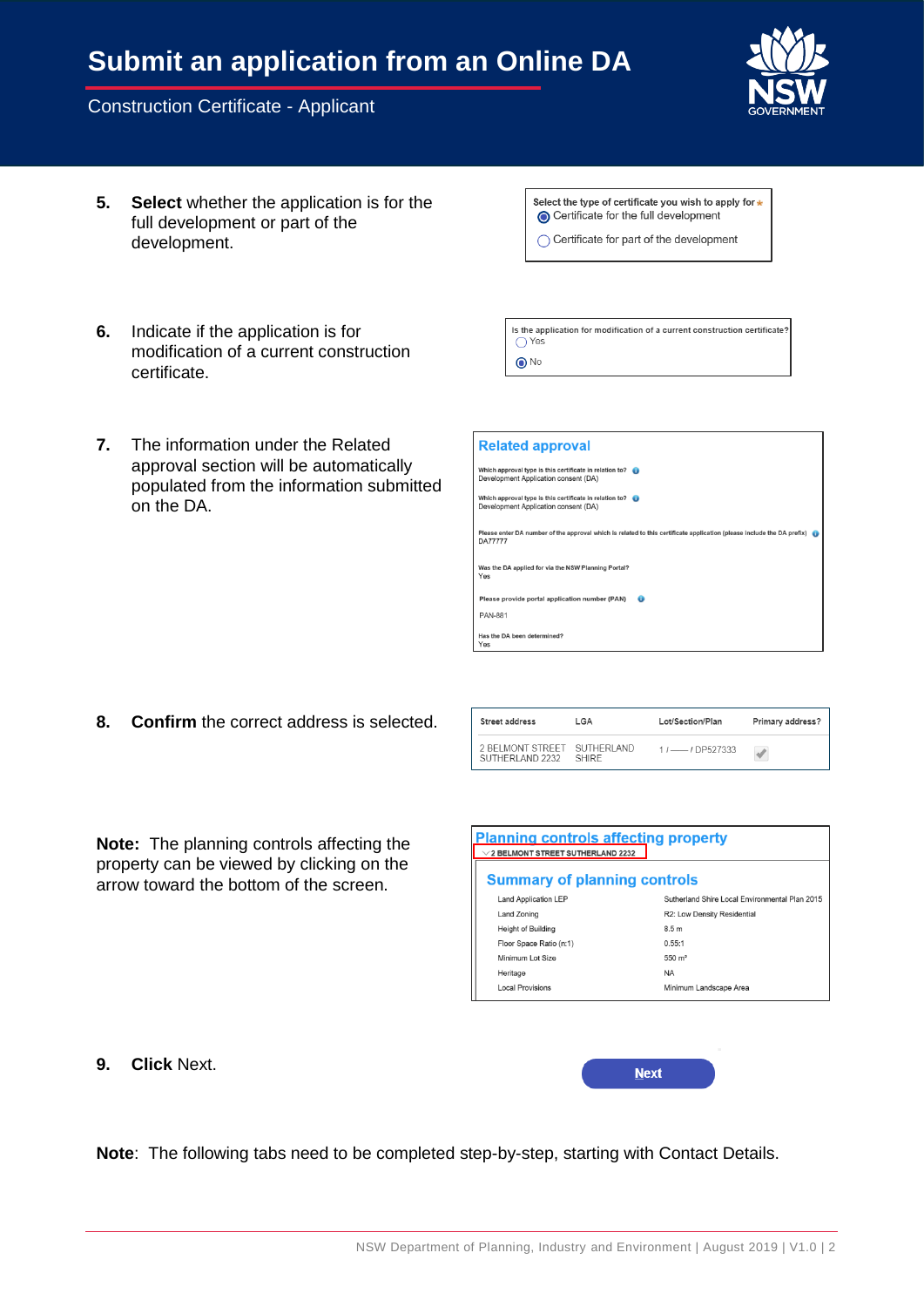

1. Contact Details

2. Proposed development

3. Principal certifying authority 4. Requirements and uploads 5. Review And Submit

**Note**: The majority of the information is prepopulated from the Development Application. You will be required to review and update where necessary.

**10. Review** the applicant details and ensure the information is correct. You may update or edit this information where necessary.

| <b>Applicant details</b><br>Please enter the contact details of the applicant for this application.                                                                         |                    |               |  |
|-----------------------------------------------------------------------------------------------------------------------------------------------------------------------------|--------------------|---------------|--|
| Please note that the nominated person/ company is the legal applicant for the application. The applicant must be the property owner or a person with benefit of the consent |                    |               |  |
| Title +<br>Mr<br>$\checkmark$                                                                                                                                               |                    |               |  |
| First given name *                                                                                                                                                          | Other given name/s | Family name * |  |
| applicant                                                                                                                                                                   |                    | applicant     |  |
| Contact number                                                                                                                                                              | Email *            |               |  |
| 0404040404                                                                                                                                                                  | newda@voomail.com  |               |  |
| Addresse                                                                                                                                                                    |                    |               |  |
| 2 BELMONT STREET SUTHERLAND 2232                                                                                                                                            |                    |               |  |

**Note**: The next section is completing the Land owner details. If the land owner details are the same as the applicant details, there is an option to copy the applicant details.

| 11. Click Copy applicant details.                                                                                      | <b>Copy applicant details</b>                                                                                  |
|------------------------------------------------------------------------------------------------------------------------|----------------------------------------------------------------------------------------------------------------|
| 12. Click on Owner Builder if the<br>development is being conducted by the<br>applicant as an owner builder.           | Owner 1<br>Owner Builder?                                                                                      |
| <b>13. Click</b> Add Owner if there are multiple<br>owners.                                                            | <b>Add Owner</b>                                                                                               |
| 14. Complete the declaration.                                                                                          | $\overline{\blacktriangledown}$<br>I declare that I have shown this document, including all attached drawings, |
| Indicate if there are any security or site<br>conditions which may impact on the person<br>undertaking the inspection. | Are there any security or site conditions which may impact of<br>Yes<br>$\odot$ No                             |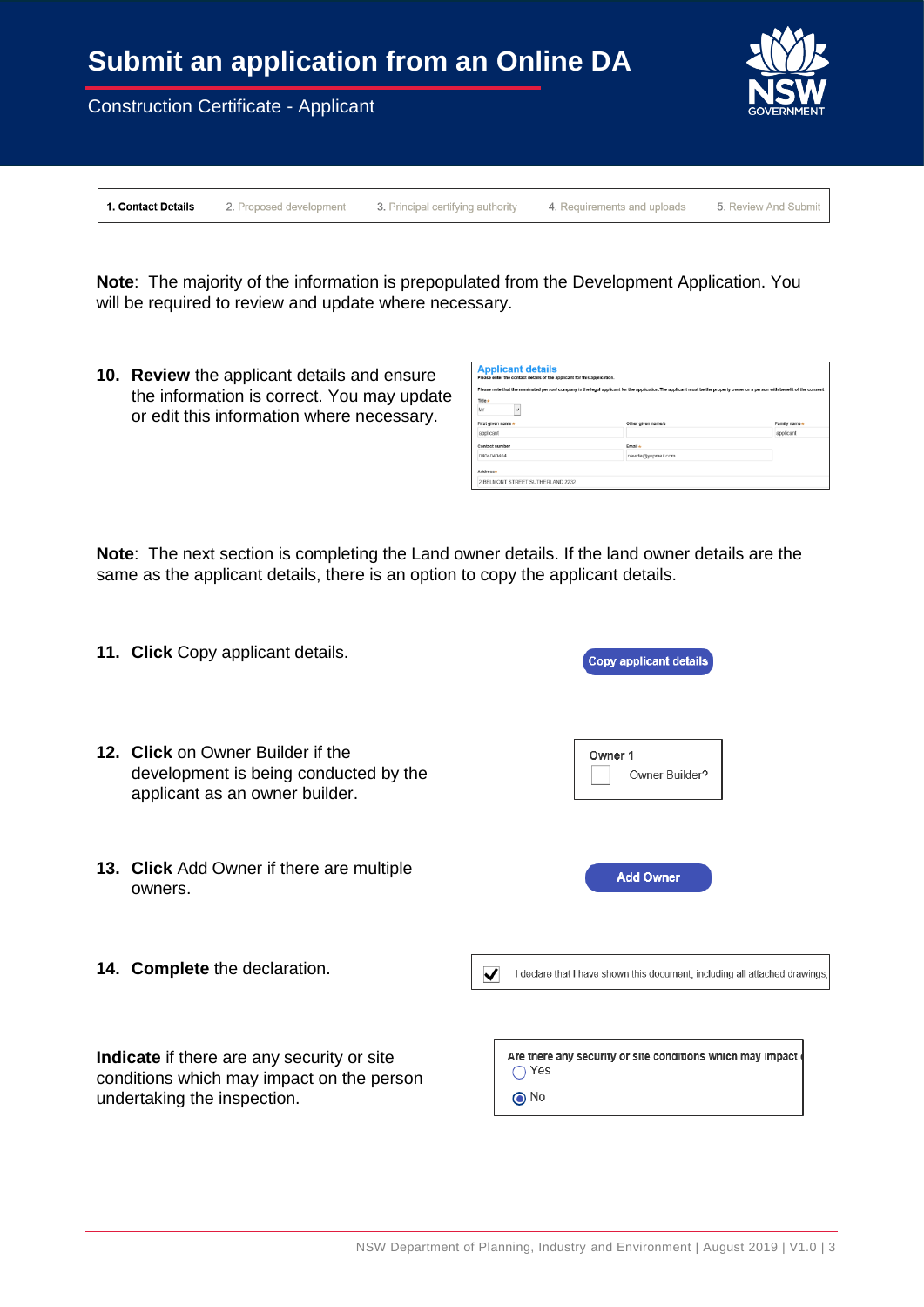commencing)

Construction Certificate - Applicant

**15. Select** who will be carrying out the construction works (e.g. Licenced Builder).

| Who will be doing the building work? $\star$<br>C Licensed Builder                     |
|----------------------------------------------------------------------------------------|
| ◯ Owner Builder                                                                        |
| $\bigcap$ Not determined at this time (This information will be required prior to work |

**16. Enter** the Builder details for Principal Contractor details.

| <b>Builder details or Principal Contractor</b><br>Title $\star$<br>Please Select ▼ |                    |              |  |
|------------------------------------------------------------------------------------|--------------------|--------------|--|
| First given name *                                                                 | Other given name/s | Family name* |  |
|                                                                                    |                    |              |  |
| Contact number                                                                     | Email $\star$      |              |  |
| Mobile number preferred                                                            |                    |              |  |
| Address*                                                                           |                    |              |  |
|                                                                                    |                    |              |  |
| Licence number or Permit number (in the case of an owner builder) *                |                    |              |  |
|                                                                                    |                    |              |  |

**17. Indicate** whether the Long Service Levy has been paid.

| <b>Long Service Levy</b><br>Have you paid the Long Service Levy?*<br><b>⊙</b> Yes |
|-----------------------------------------------------------------------------------|
| $\bigcap$ No                                                                      |
| <b>NA</b>                                                                         |

**Note**: The long service levy must be paid prior to construction certificate being issued.

**18. Indicate** whether there are any security or site conditions which may impact the inspection (e.g. locked gates or animals).

Are there any security or site conditions which may impact on the person undertaking the inspection?  $\bigcirc$  Yes  $\odot$  No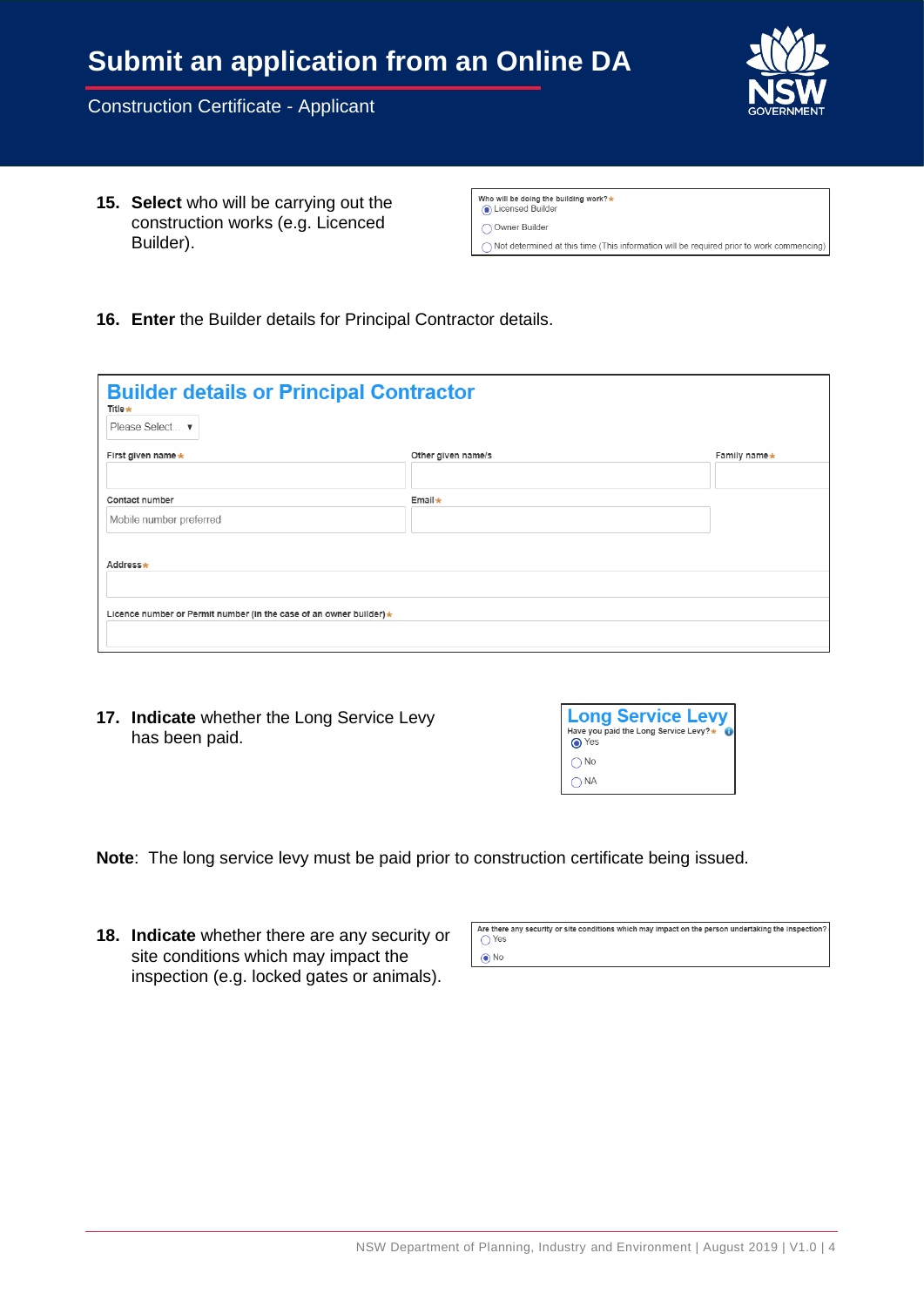

**19. Enter** the relevant payer details for fees payable for assessment, inspection and related costs in issuing this certificate.

| <b>Payer details</b><br>Fee payment for the assessment, inspection and related costs in issuing this certificate will be made by: |                    |              |  |
|-----------------------------------------------------------------------------------------------------------------------------------|--------------------|--------------|--|
| Title $\star$<br>Please Select   v                                                                                                |                    |              |  |
| First given name *                                                                                                                | Other given name/s | Family name* |  |
|                                                                                                                                   |                    |              |  |
| Contact number                                                                                                                    | Email *            |              |  |
| Mobile number preferred                                                                                                           |                    |              |  |
|                                                                                                                                   |                    |              |  |
| Billing address *                                                                                                                 |                    |              |  |
|                                                                                                                                   |                    |              |  |

**20. Click** Save and continue.

|  | <b>Save and continue.</b> |
|--|---------------------------|
|  |                           |

**Note**: The next tab is Proposed development and consists of information relating to the development.

- **21. Select** the relevant options from the list Does the development require\* provided. Build earthworks Lot fill Construction of any new roads (including kerb and gutter) Construction of any new roads (without kerb and gutter) Bridge or major culvert works Inter-allotment Class(es) of building under the Building Code of Australia. **22. Enter** the Class(es) of building under the Building Code of Australia.
	- Class 1
- **23. Enter** a detailed description for the development.

Please provide a detailed description of the development \*

Demolition of existing building and construction of new single story dwelling.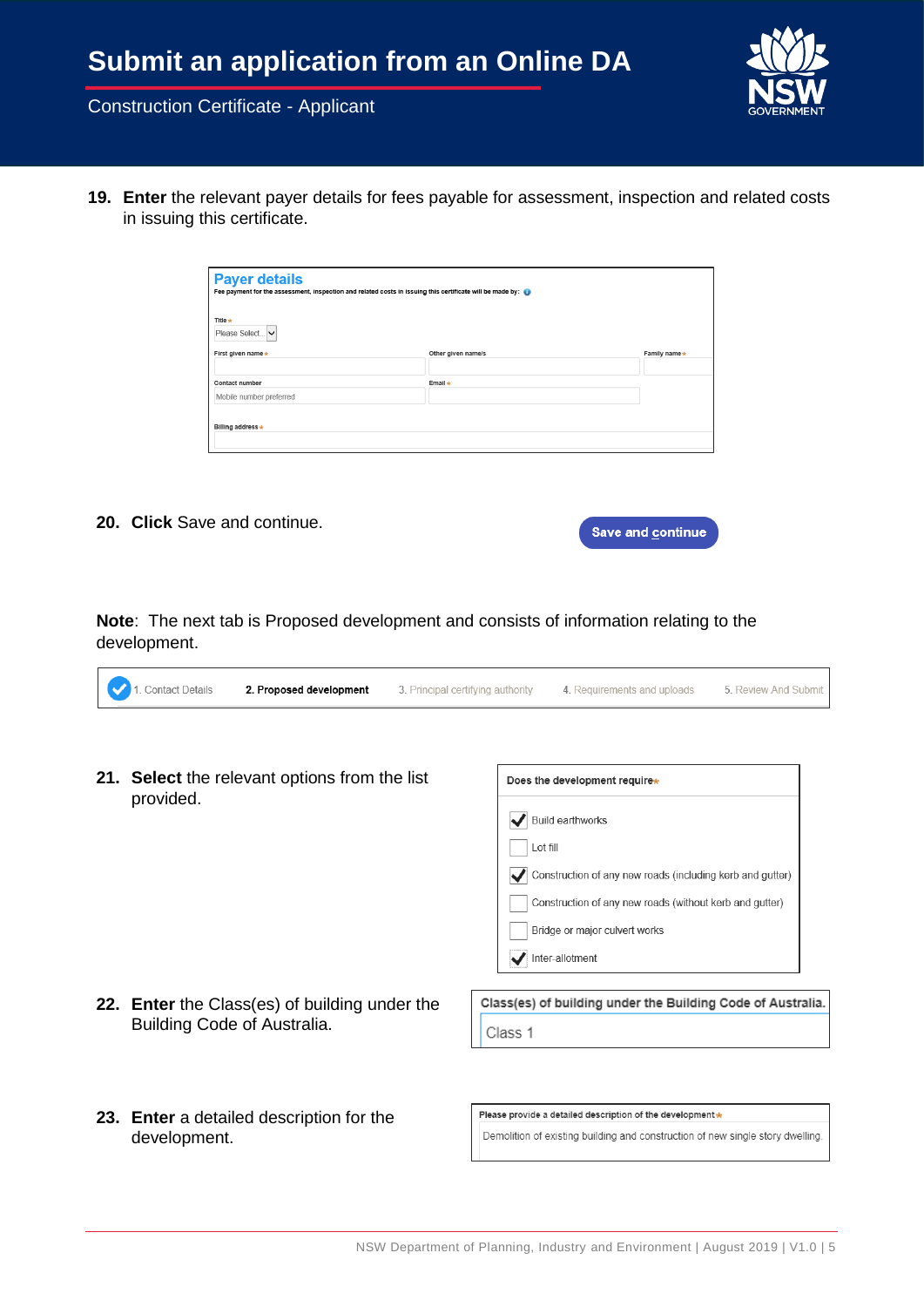- **24. Enter** an estimated cost of the development, inclusive of GST.
- **25. Enter** the total land area in sqm.
- **26. Enter** the current gross floor area (sqm) of the development.
- **27. Enter** the gross floor area of the development when completed.
- **28. Enter** the current usage of all parts of the development.
- **29. Enter** the proposed use of all parts of the buildings.
- **30. Select** whether the building is Attached, Detached (Free standing) or Semidetached.

What are the current uses of all parts of the building(s)/land? (if vacant please state)

What is the proposed use of all parts of the building(s)/land? Residential

Is the proposed building is attached, detached (i.e. free standing) or semi-detached?

Attached

Residential

Detached (Free-standing)

Semi-detached

What is the current gross floor area 100

Land area (sqm) \*

500

Please provide the estimated cost of the development?

When complete, what will the gross floor area of the new development be? 120

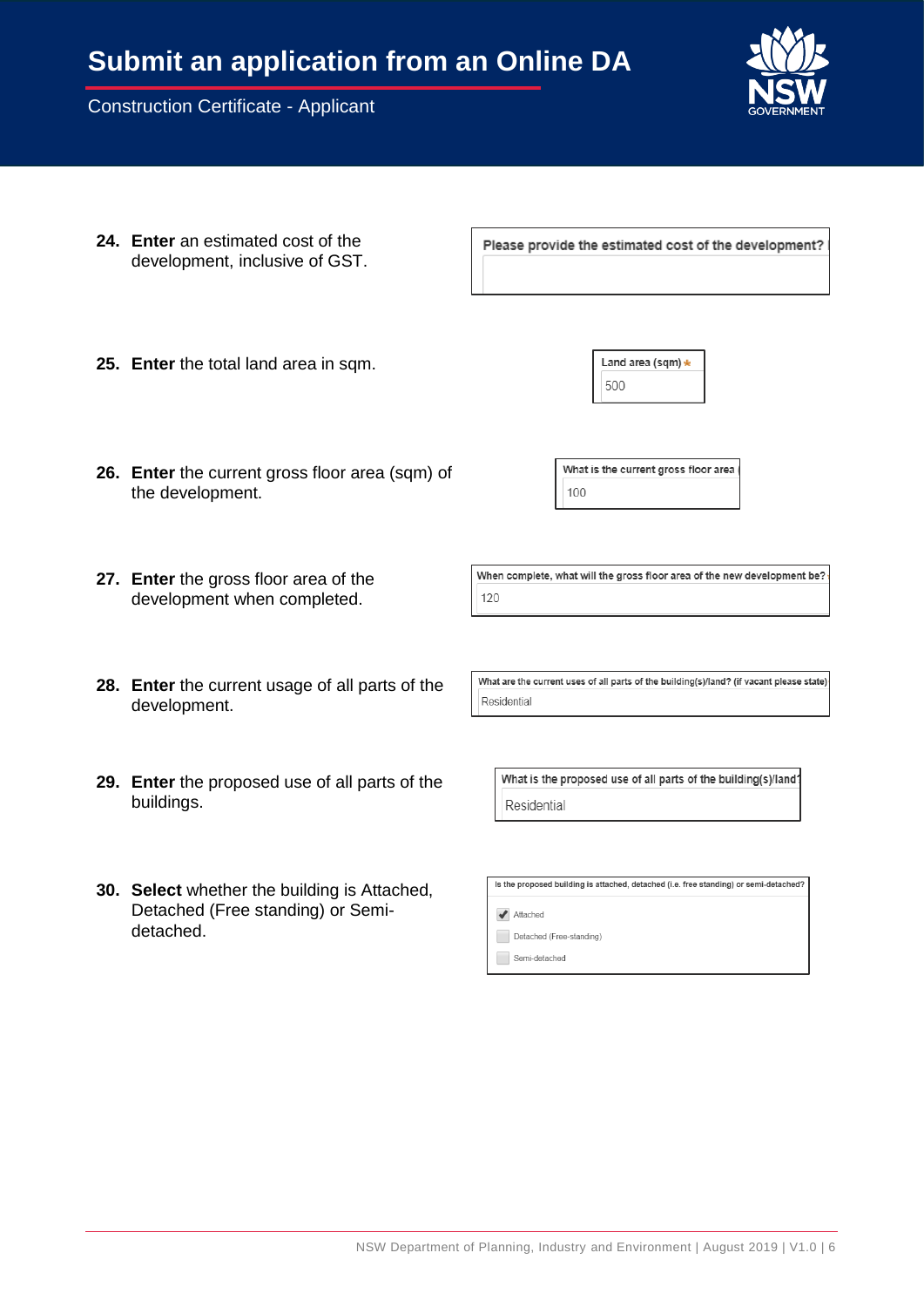## **Submit an application from an Online DA**

#### Construction Certificate - Applicant

**31. Enter** the number of bedrooms of the development.

Number of one bedroom dwellings in the proposed development\*  $\overline{0}$ Number of two bedroom dwellings in the proposed development \*  $\sqrt{2}$ Number of three bedroom dwellings in the proposed development\*  $\overline{0}$ Number of four bedroom dwellings in the proposed development \* 1

**32. Enter** the height of the development.

Number of pre-existing dwellings on site 1

Ultimate height of the development (m)

 $\overline{9}$ 

**34. Enter** the number of dwellings to be demolished.

**33. Enter** the number of pre-existing

dwellings of the site.

- **35. Enter** the number of dwellings proposed as part of this certificate.
- **36. Enter** the number of proposed storeys.
- **37. Enter** the number of proposed lots.

Number of dwellings to be demolished  $\mathbf{1}$ 

Number of dwellings proposed as part of this certificate  $\overline{1}$ 

Number of storeys proposed in the new building(s)

Number of proposed lots  $\uparrow$ 

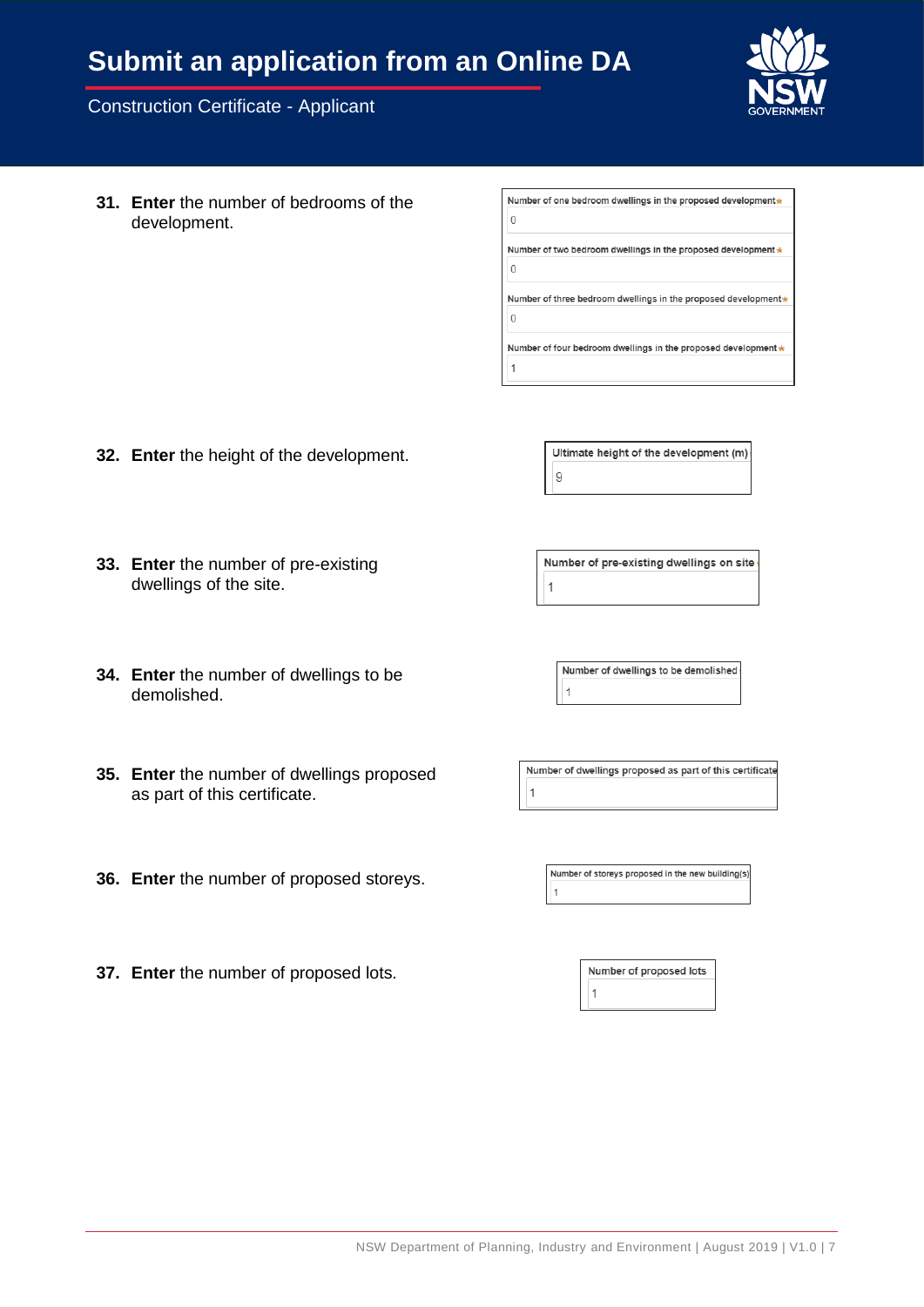

**38.** Indicate which materials will be used in the construction process, by placing ticks next to the relevant materials.

| <b>Materials to be used</b> |                         |                      |                     |                      |               |                      |                |
|-----------------------------|-------------------------|----------------------|---------------------|----------------------|---------------|----------------------|----------------|
| Walls∗                      |                         | Roof∗                |                     | Floor*               |               |                      | Frame*         |
| ✔                           | Brick veneer (12)       | 0                    | Aluminium (70)      | $\blacktriangledown$ | Concrete (20) | 0                    | Aluminium (70) |
| 0                           | Cladding-aluminium (70) | $\blacktriangledown$ | Concrete (20)       |                      | Timber (40)   | 0                    | Steel (60)     |
| 0                           | Concrete (20)           | 0                    | Concrete tile (10)  | 0                    | Other (80)    | $\blacktriangledown$ | Timber (40)    |
| 0                           | Concrete block (11)     | 0                    | Fibreglass (80)     |                      | Unknown (90)  | 0                    | Other $(80)$   |
| 0                           | Concrete/masonary (20)  | 0                    | Fibrous cement (30) |                      |               | ∩                    | Unknown (90)   |

**39.** Indicate whether you are proposing to carry out alterations or modifications to existing relevant fire safety systems.

Are you proposing to carry out alterations/modifications to existing 'relevant fire safety systems'?<br>  $\bigcirc$  Yes  $\odot$  No

**Note**: If you select Yes for alterations or modifications, you will be required to provide further information (e.g. If you change the location of an access panel).

| Are you proposing to carry out alterations/modifications to existing 'relevant fire safety systems'? $\star$<br>$\odot$ Yes<br>$\bigcap$ No |               |                                            |                                              |
|---------------------------------------------------------------------------------------------------------------------------------------------|---------------|--------------------------------------------|----------------------------------------------|
| <b>Fire Safety Measure</b>                                                                                                                  |               | Is this measure installed in the building? | Please enter current standard of performance |
| Access Panels, doors and hoppers to fire resisting shaft                                                                                    | $\odot$ Yes   | $\bigcap$ No                               | Change location                              |
| Automatic fail-safe devices                                                                                                                 | $\bigcap$ Yes | $\odot$ No                                 |                                              |
| Automatic fire detection and alarm system*                                                                                                  | $\bigcap$ Yes | $\odot$ No                                 |                                              |

**40.** Indicate whether fire safety measures will be installed to the building.

| Are proposed fire safety measures to be installed in the building?<br>◯ Yes |
|-----------------------------------------------------------------------------|
| $\odot$ No                                                                  |

**Note**: If you select Yes, you will be required to provide further information (e.g. If you change the location of an access panel).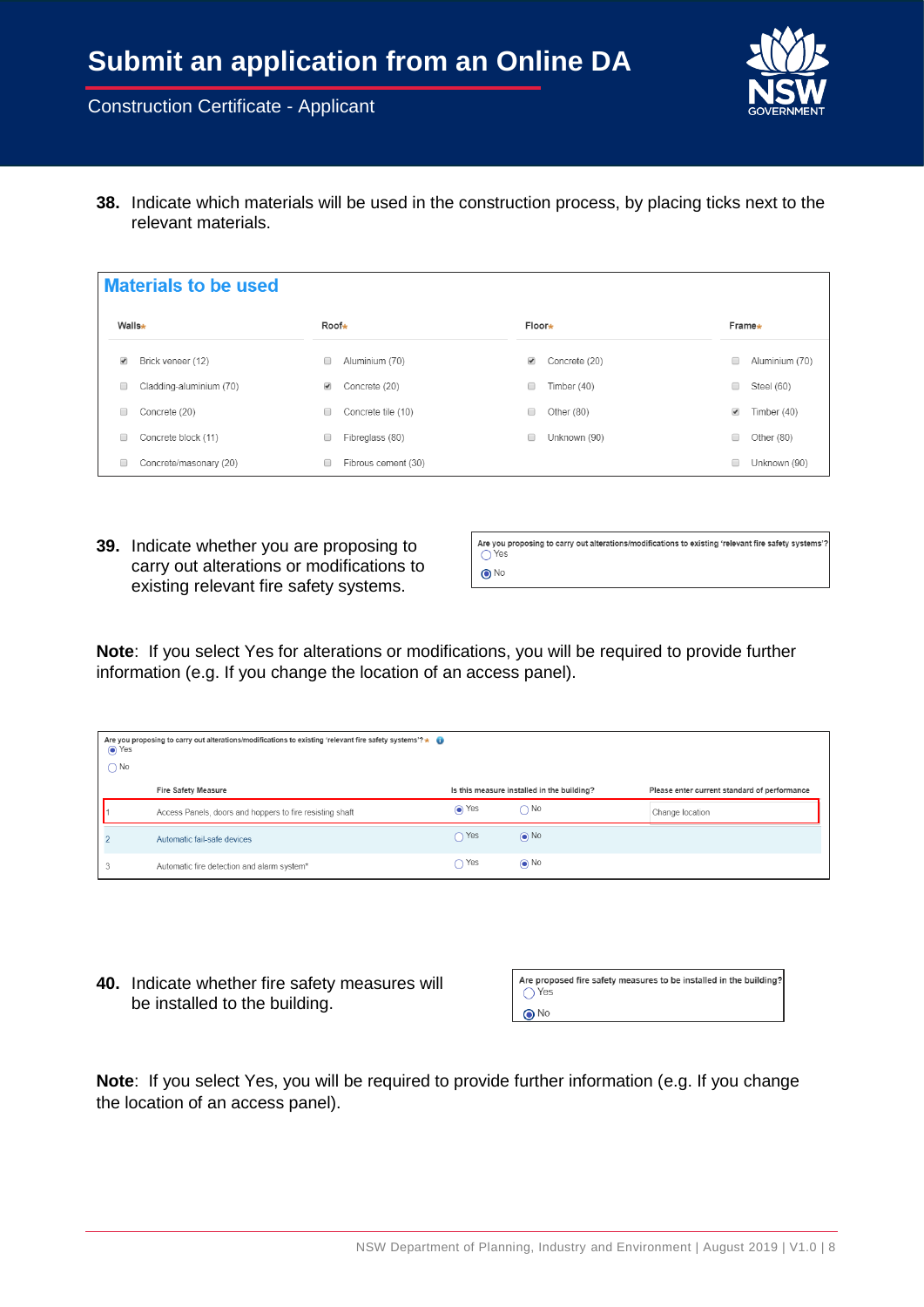

| Are proposed fire safety measures to be installed in the building?*<br>⊙ Yes<br>$\bigcap$ No |                                                          |             |                                            |                                               |
|----------------------------------------------------------------------------------------------|----------------------------------------------------------|-------------|--------------------------------------------|-----------------------------------------------|
|                                                                                              | Fire Safety Measure                                      |             | Is this measure installed in the building? | Please enter proposed standard of performance |
|                                                                                              | Access Panels, doors and hoppers to fire resisting shaft | $\odot$ Yes | $\bigcap$ No                               |                                               |
| $\overline{\phantom{a}}$                                                                     | Automatic fail-safe devices                              | Yes         | $\odot$ No                                 |                                               |
| 3                                                                                            | Automatic fire detection and alarm system*               | Yes         | $\odot$ No                                 |                                               |

**41. Click** Save and continue.

| <b>Save and continue</b> |
|--------------------------|
|                          |

**Note**: The next tab is Principal certifying authority details.

| <b>Principal certifying authority</b>                                                                  |
|--------------------------------------------------------------------------------------------------------|
| Enter the name of the nominated PCA/ Accredited Certifier of your choice *<br>SUTHERLAND SHIRE COUNCIL |
| Save and continue                                                                                      |
| Note: The next tab is the Requirements and uploads section.                                            |
| 3. Principal certifying authority<br>4. Requirements and uploads<br>5. Review And Submit               |
|                                                                                                        |

**44. Click** Upload.

**Upload**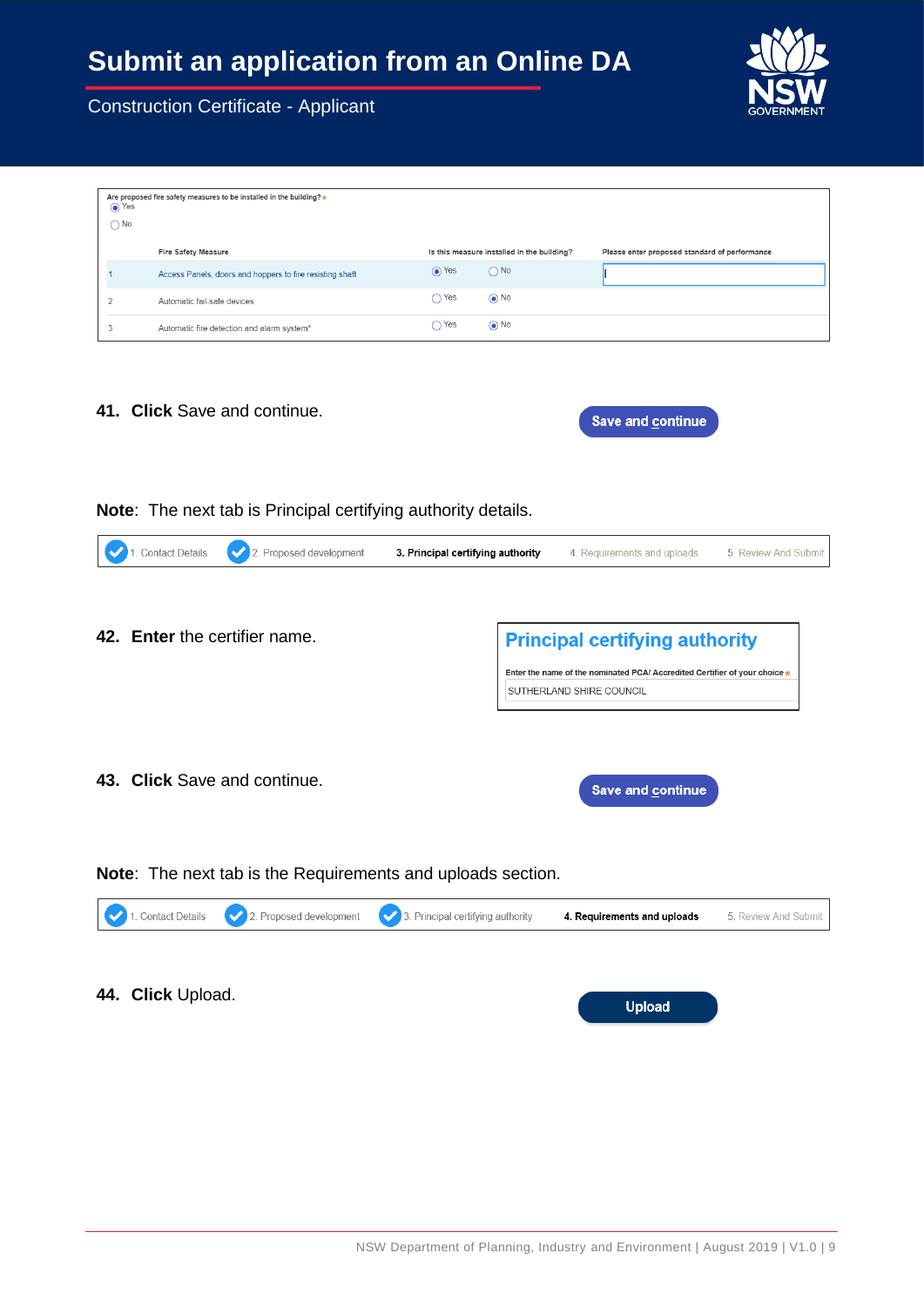# **Submit an application from an Online DA**

#### Construction Certificate - Applicant



Attach

**45. Click** select files to search for file and once selected, **click** on the Attach button.

**Note:** You can also use the drag and drop feature to attach files.

**46.** Ensure the attached files are placed in their appropriate categories.

| Name *                | File                                         | Category        |  |
|-----------------------|----------------------------------------------|-----------------|--|
| Development Consent   | Development Consent.docx Development consent |                 |  |
| <b>Owners Consent</b> | Owners Consent.docx                          | Owner's consent |  |
| Site Plans            | Site Plans docx                              | Select          |  |
|                       |                                              |                 |  |

**Save and continue** 

**Attach Documents** 

**47. Click** Save and continue.

**49. Click** Submit.

**Note**: The final tab is Review And Submit.

|  | 1. Contact Details 2. Proposed development 3. Principal certifying authority $\sqrt{2}$ . Requirements and uploads | 5. Review And Submit |
|--|--------------------------------------------------------------------------------------------------------------------|----------------------|
|  |                                                                                                                    |                      |

**48.** After reviewing all the information provided on the application, **complete** the declaration to submit the application.



**Submit** 

End of steps